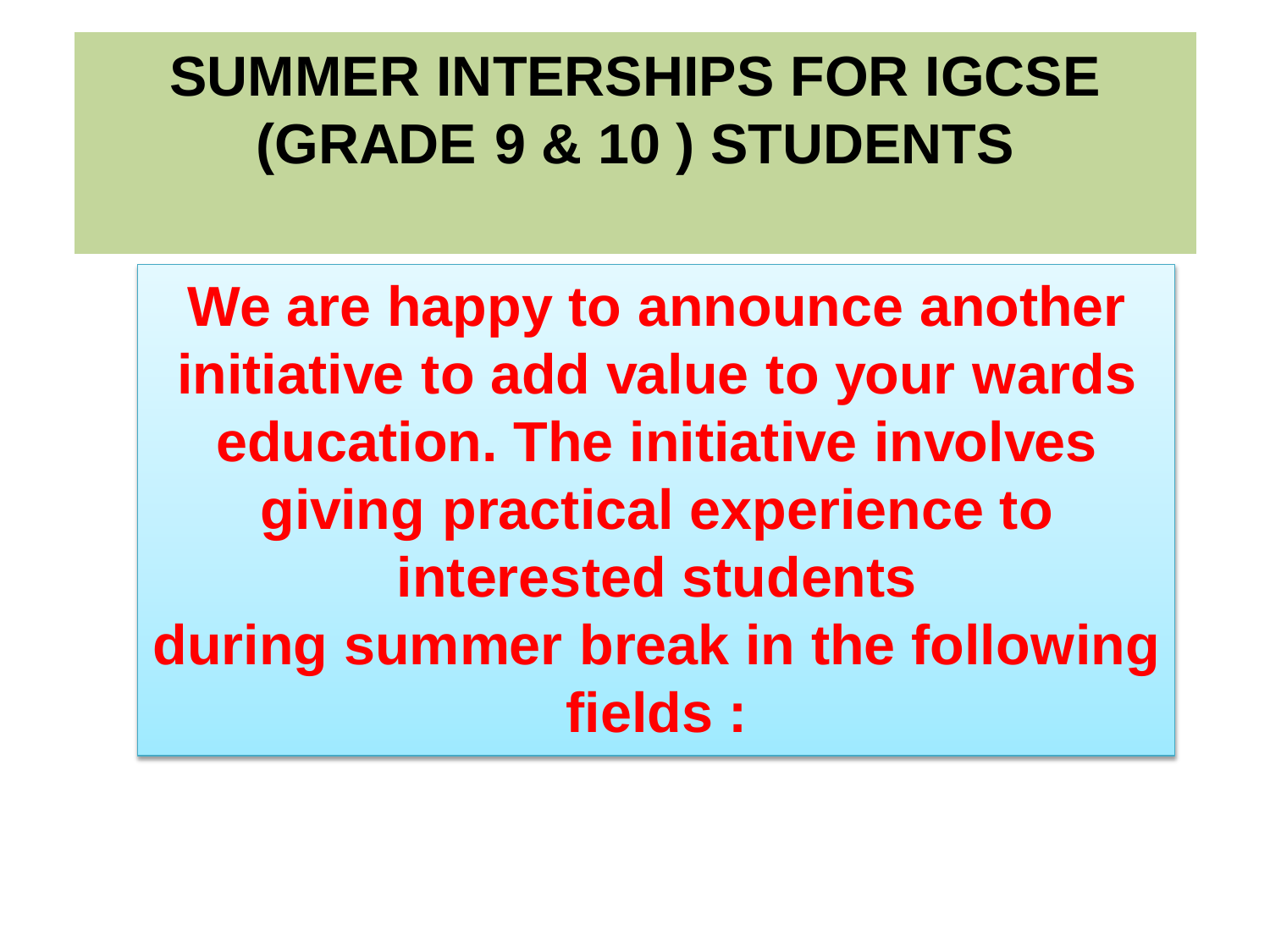# **Engineering centric projects**

#### **Design of Arduino based robots**

- **1. Introduction to robotics**
- **2. Study of the architecture of Arduino micro controller**
- **3. Connections of motors and other electrical components to Arduino**
- **4. Arduino programming**

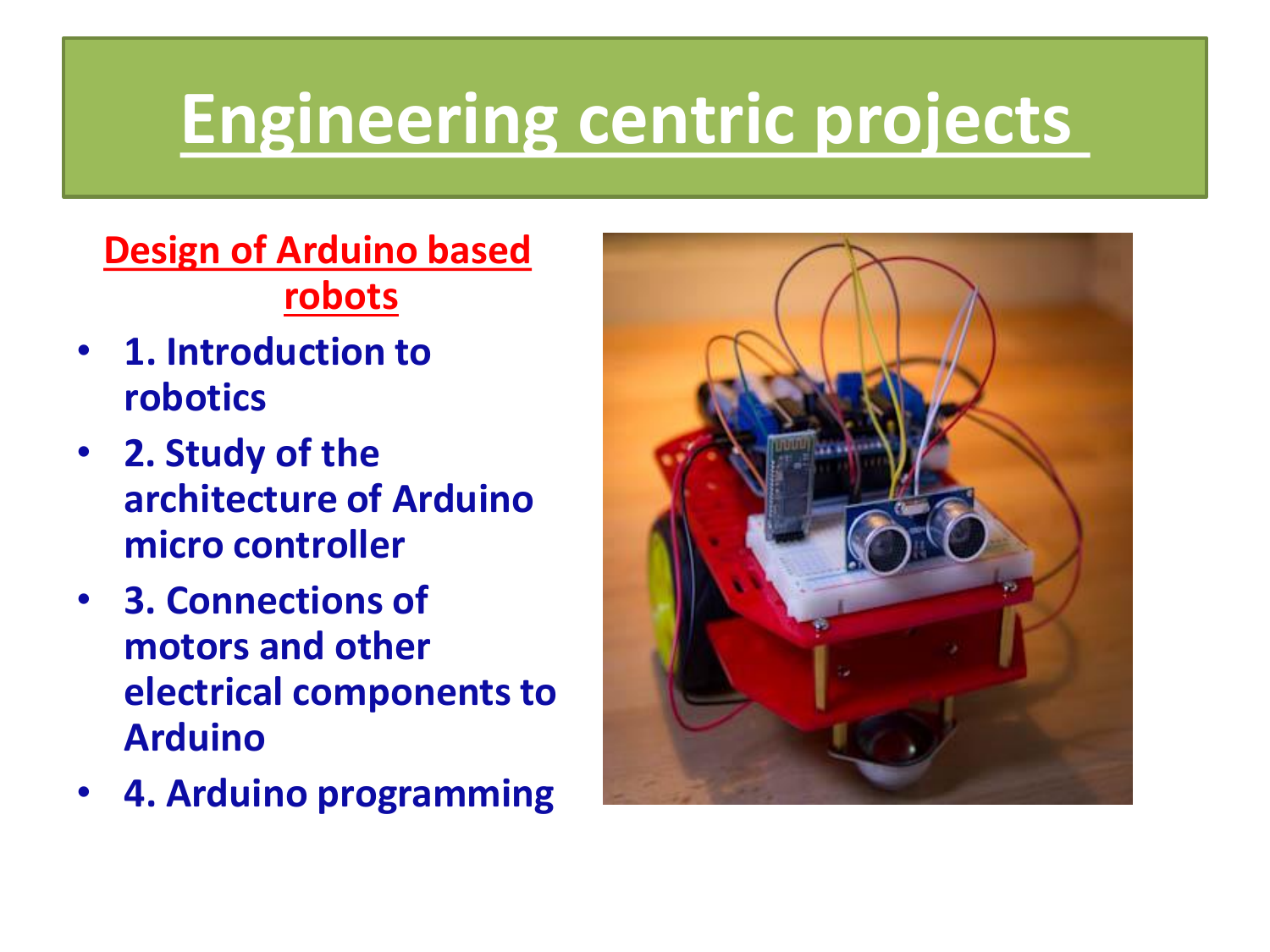# **Engineering centric projects**

#### **Website Designing: HTML and PHP:**

- 1. Developing project management skills related to web design
- 2. Understanding Markup and PHP Basics.
- 3. Embeding PHP in HTML
- 4. Designing sample website



twitter

home I privacy I terms I links I goods & services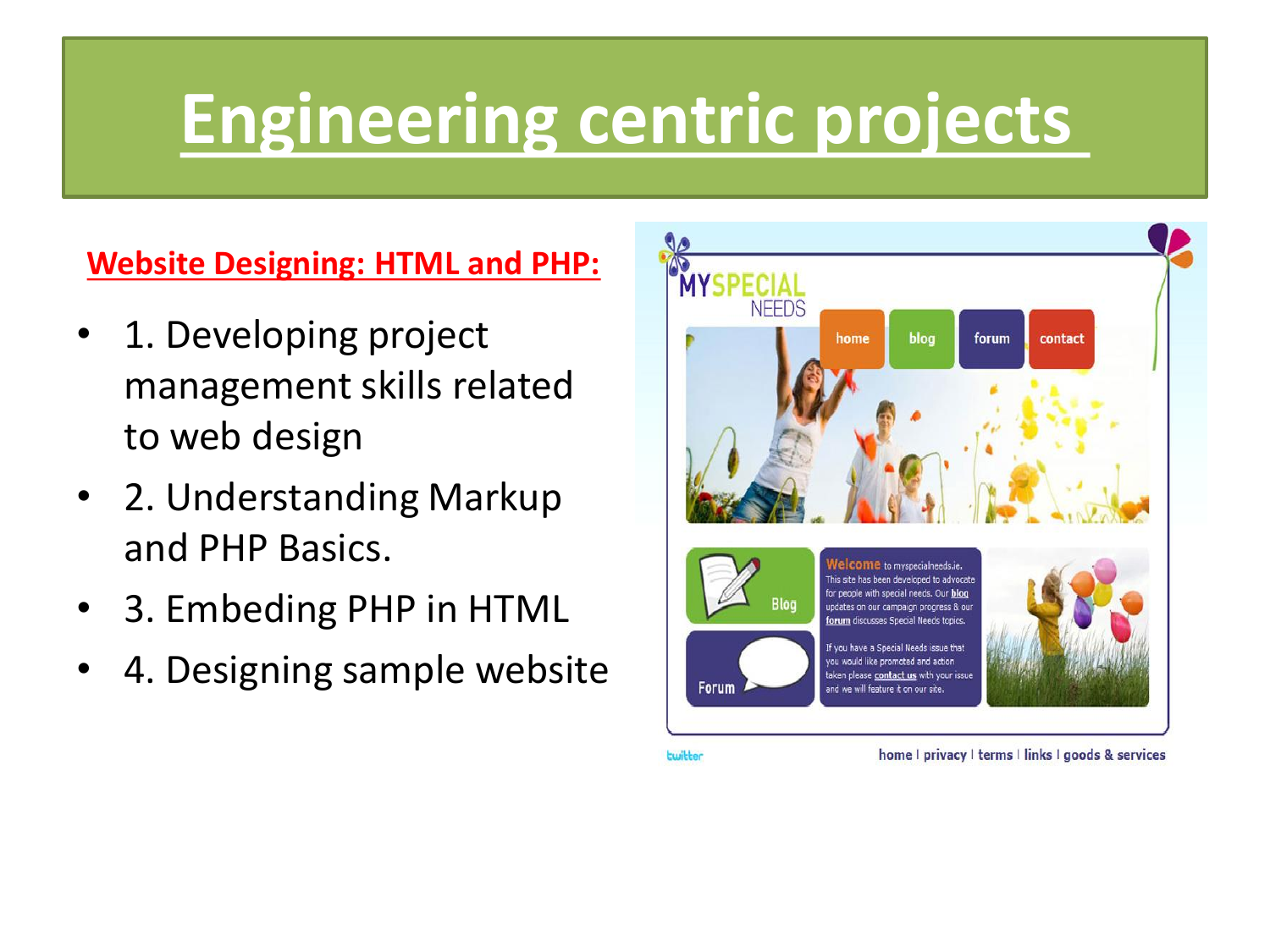## **Media centric projects**

- 1**. Film making**
- **2. News writing**
- **3. Still Photography**
- **4. Radio production/podcasting**
- **5. Social Media**



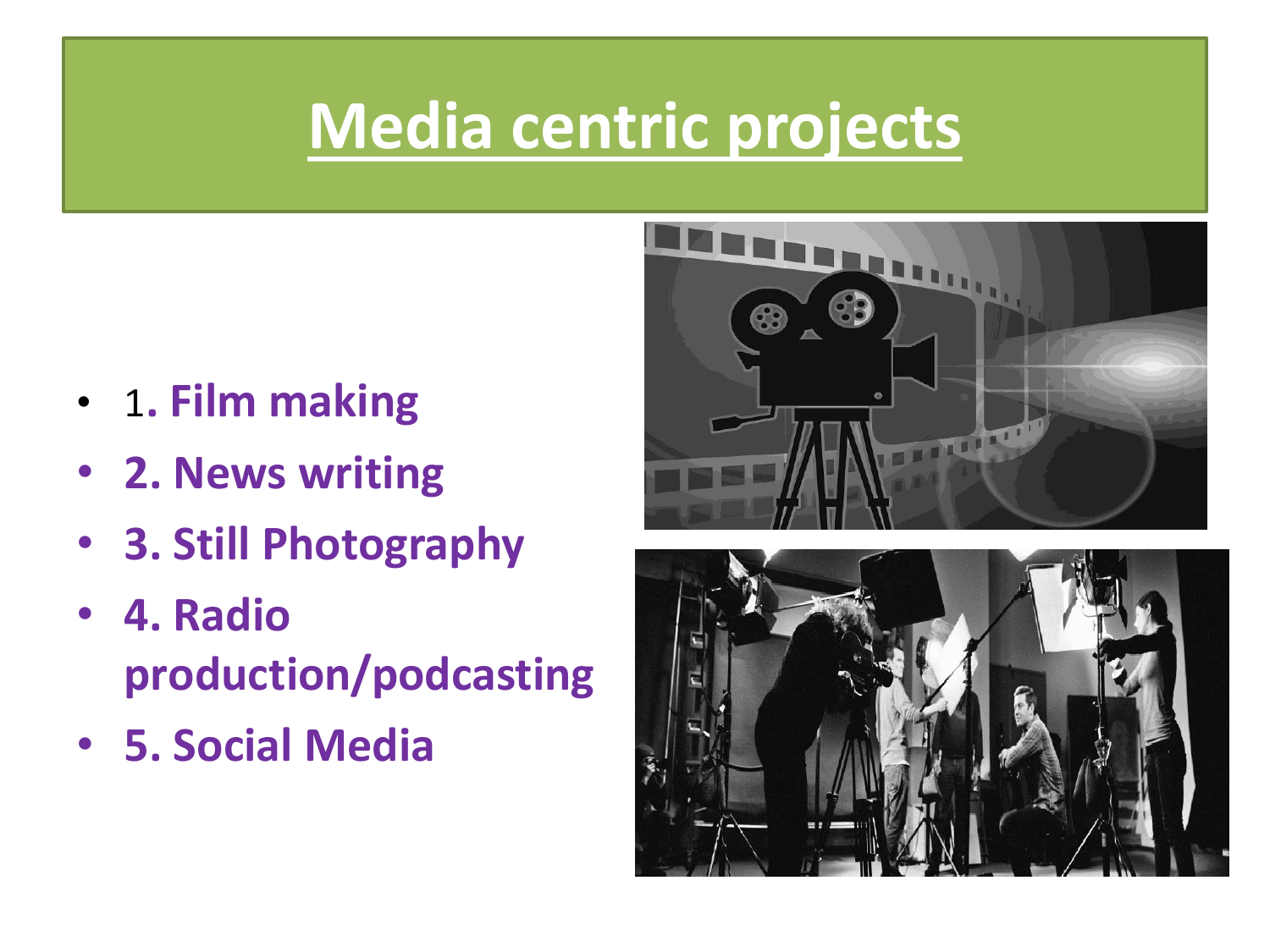## **Social Service projects**

- **1. Teaching GDGWS utility workers**
- **2.Communication skills**
- **3. Teaching in an NGO**

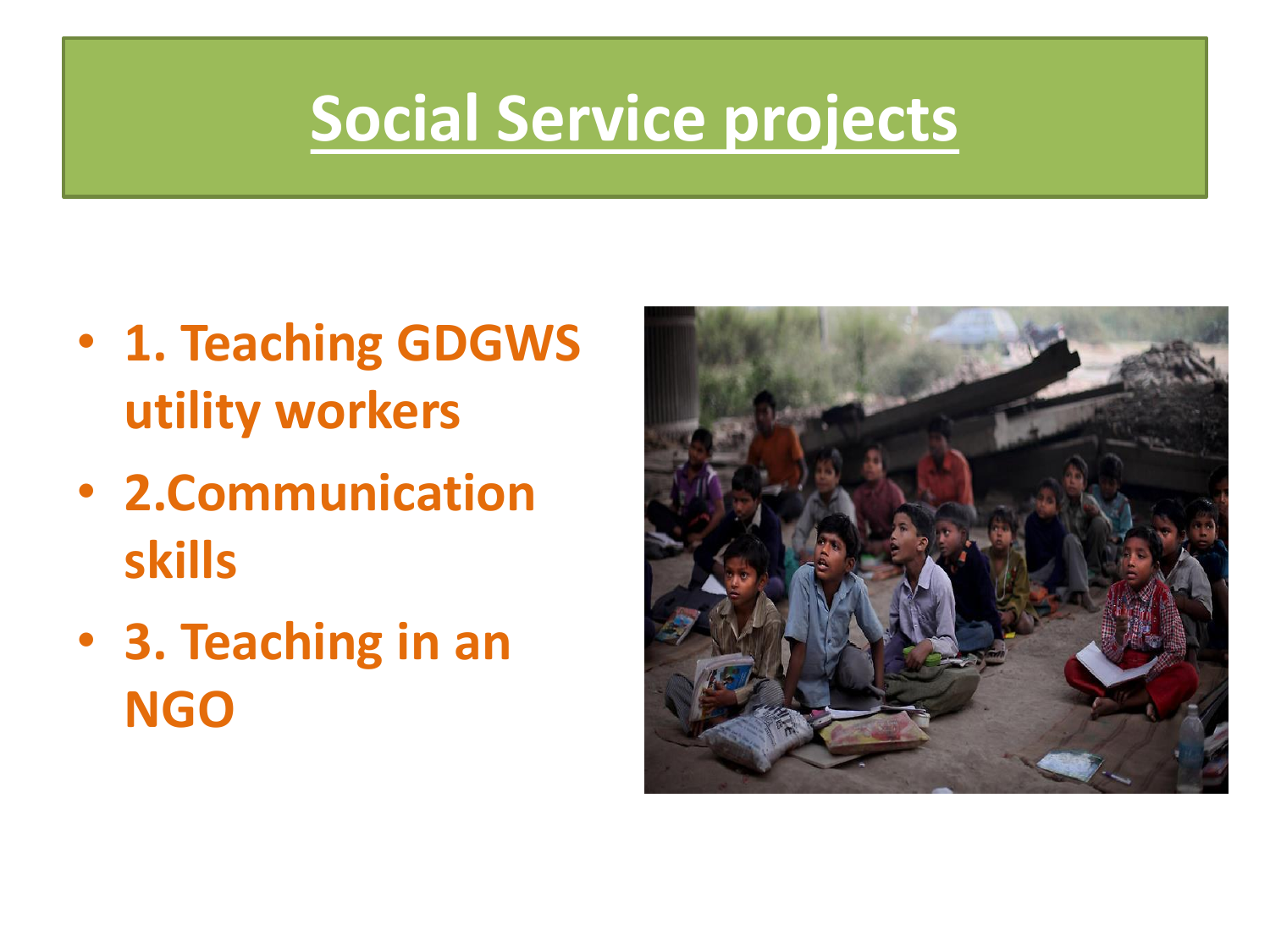### **Law Projects**

- **1. Role of the Supreme Court of India in protecting our environment**
- **2. Human Rights and their enforcement in India**

•

- **3. Review of the working of Judiciary in India**
- **4. Law and Social Transformation**
- **5. Science, Technology and Law**
- **6. Civil wrongs and remedies**
- **7. Inter-religious marriages and the Law**
- **8. Consumer Rights and Wrongs**
- **9. Working of the Criminal Justice System in India**
- **10. Cyber Crimes and the Law**